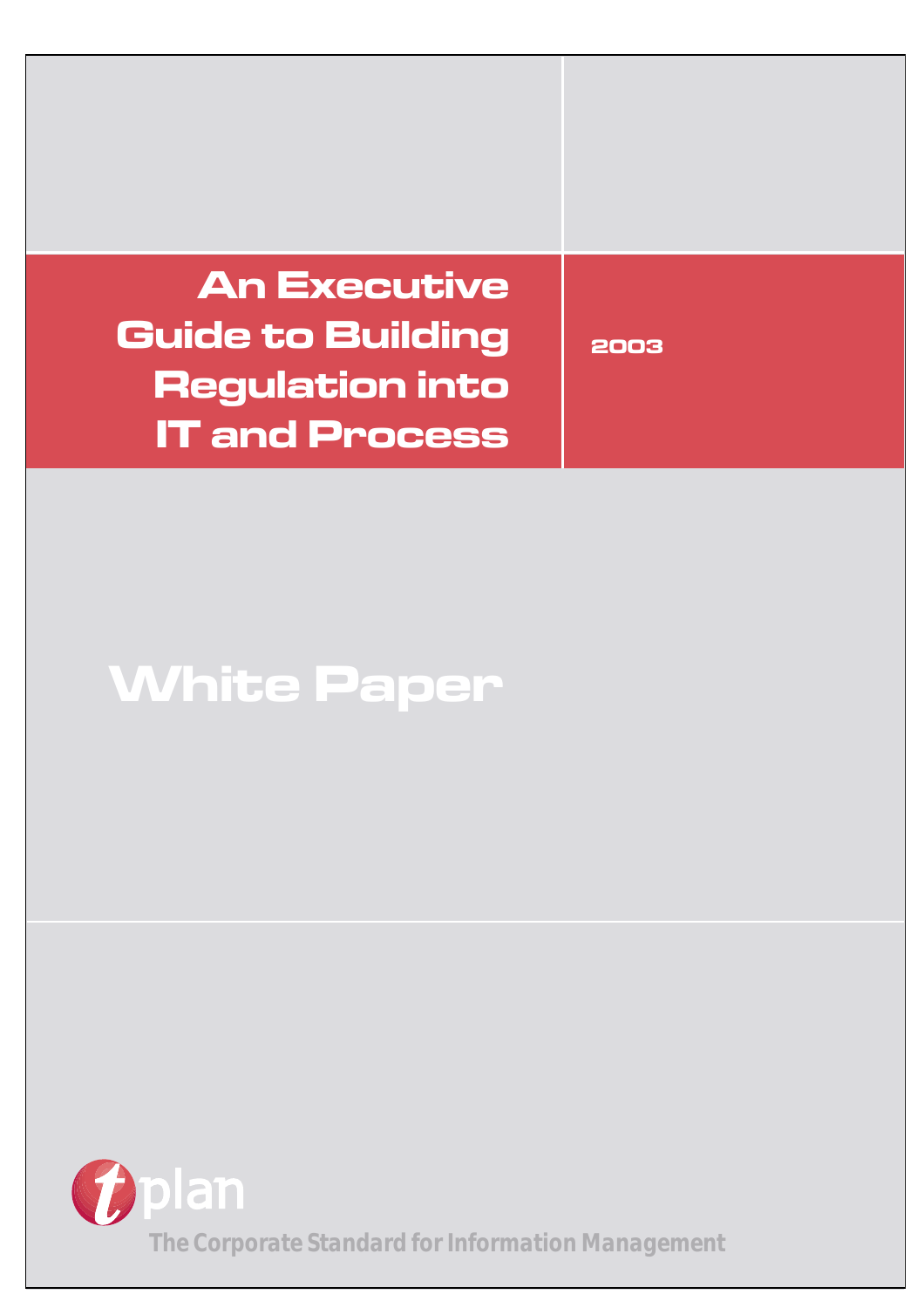# Executive Summary

This report contains summaries and conclusions from Government and other reputable research that supports the argument that 'best practice' is good commercial practice. In the so-called real world, it is often argued that management theory and the latest 'methods' are difficult or impossible to define in terms of business benefits.

A range of real world examples and source information is provided here that clearly defines the business benefits, showing how customer satisfaction can be increased, while improving personnel performance, and adding significant business value.

" For quoted companies, bridging the gap between balance sheet net assets and stock market ,, value would be an extremely useful expansion of shareholder information. Simply identifying unrecorded intangible assets and indicating their value would be a major step in the right direction.

#### *John Coombe, Finance Director, GlaxoWellcome. June 2000*

The Turnbull report and proposed changes to company law in the UK in 2003 demonstrate a coordinated and concerted effort to make the intangible accountable. It is recognised by reputable 'think-tanks' and professional sources that in order to define risk and value of intangible assets, you must first have an accurate method of measurement.

 $\rightarrow$  In September 2001 the US Air Force deputy CIO, in the wake of well-publicised IT security weaknesses and physical threats, was driven to publicly challenge software industry leaders to establish new standards of software quality.

Regulation and compliance are likely to increase over time, and liabilities will increasingly impact at business, professional and personal levels. Executives are therefore faced with stark choices, comply with regulation and best practice, or assume the risks personally.

This report shows what processes and methods can do for both IT systems and business operations, demonstrating how this builds operational reality and reputational capital both inside and outside the organisation. It defines what is meant by 'good process' and provides useful information on how busy executives can get to grips with a crucial area of risk and asset value for the business.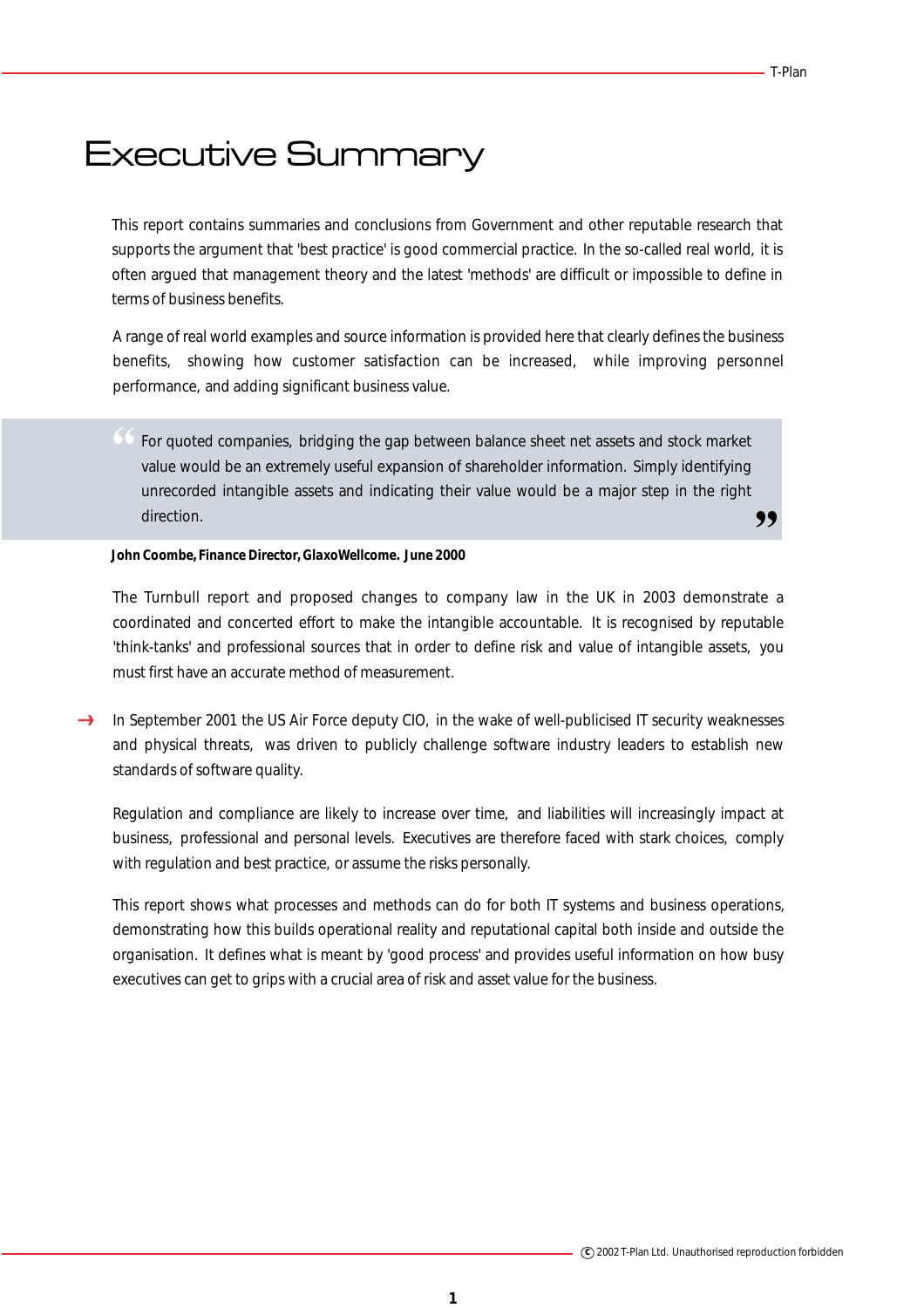# Regulation and Process

" Companies may feel burdened by legislation and other pressures requiring that they have a more transparent information strategy, but they may ultimately benefit from it.

In the UK, corporate governance issues have been the focus of much debate. The culmination of this debate is contained in the Company Law Review that was published in June of this year, and provides a template for the new company law to be introduced in 2003. The final report of the Company Law Review says: "Timely effective access to high quality information is fundamental to our proposals for effective governance."

,, To satisfy these requirements, the Company Law Review proposes that all companies above a certain size will need to produce an Operating and Financial Review (OFR) as part of their annual accounts and report. The OFR requirement is designed, in the words of the Final Report, "to put the onus on the directors themselves to give their own account, based on their own judgement, of the matters which are important in assessing the performance and prospects of the business.

#### *Financial Times Survey, November 15, 2001*

Government and industry groups are increasingly at odds with the extent that regulation should be applied to the wider business community, with the argument against regulation traditionally centred on the increase of red-tape, resulting in increased costs for the consumer. The variety of self-regulatory schemes widely applied today is the end result of the ongoing stalemate.

#### *The argument against red-tape is crumbling*

Research and studies by Government agencies and Industry groups, such as the Institute of Chartered Accountants in England and Wales (ICAEW), have revealed that in the real world, application of best practice process within a regulated framework can result in increased customer satisfaction, improved personnel performance, and increased business value.

For some, such as major shareholders and investors, the new laws and recommended practices are long overdue. For quoted companies the trend appears un-stoppable due to institutional shareholder pressure, according to the FT Survey of 15 November 2001: "In the UK, for example, institutional shareholders, controlling about £1,500bn of assets, own two-fifths of the stock market."

The big pension and investment companies were arguably first to come under scrutiny. Last year, new Government regulations came into force in the UK, demanding that pension funds publish an expended statement of investment principals (SIP), from that day forward they would be expected to set out their approach to socially responsible investment.

This has persuaded the pension funds and asset managers to spell out to companies the information they expect to see in the annual report. In a significant move during October 2001, the Association of British Insurers (ABI) issued new guidelines for companies, advising them on the kinds of new information its members want disclosed in annual reports.

#### *ABI members want company annual reports to identify "significant" risks to their short or long-term value*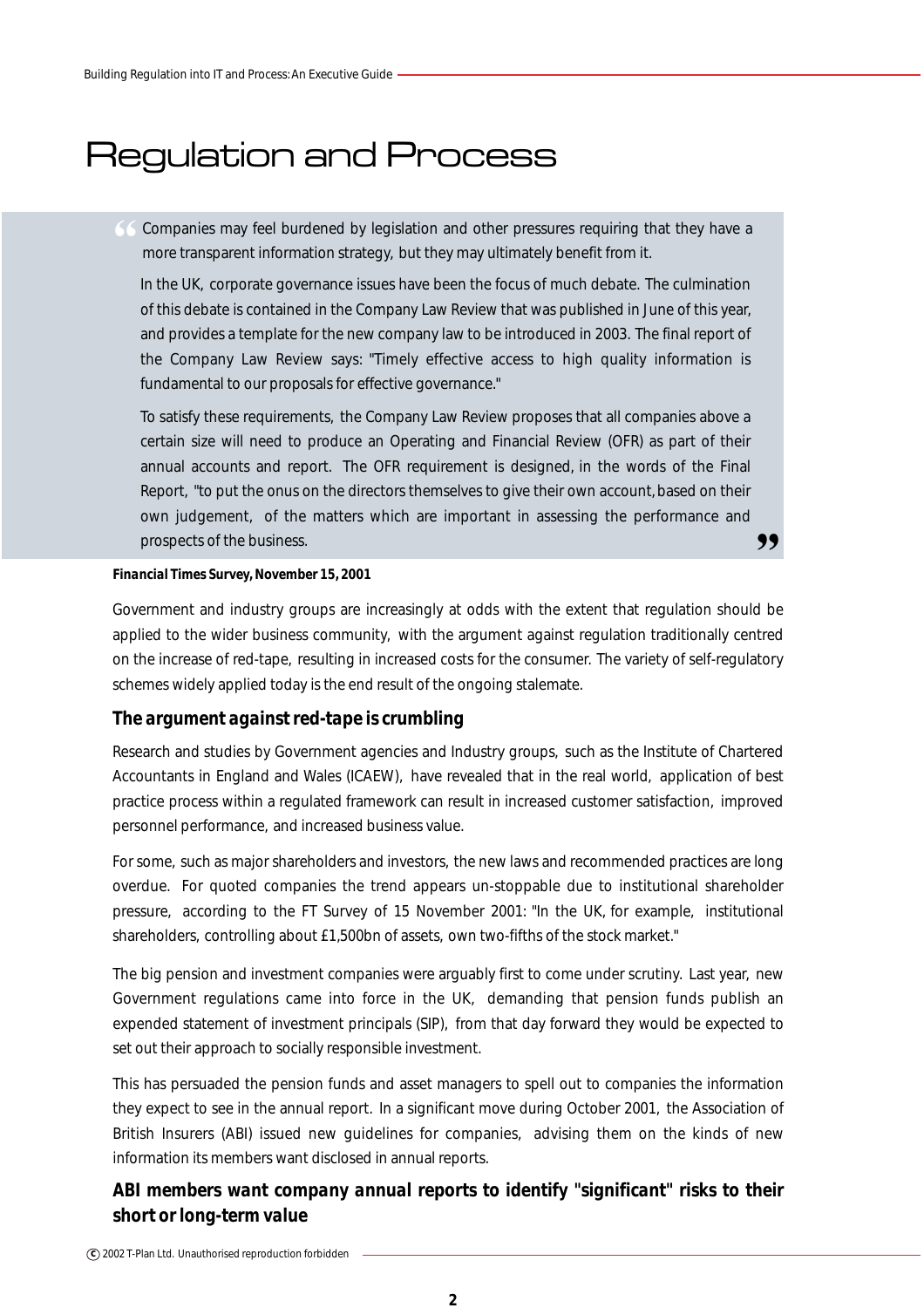# Regulate IT, Regulate Business

Over recent years the world has seen the explosion of the dotcom industry turn into the dot-bomb industry. However, not even the greatest of pessimists claims this as the end of the IT revolution.

#### *IT is critical to business now, and will become increasingly so as the New Economy develops.*

Throughout all areas of industry, IT is playing a crucial role in process and efficiency improvement. Even though many of these improvements are intangible on the balance sheet. IT provides a cost effective medium for business communication, training, process, application, test, control, audit and management.

#### *Because IT is pervasive within crucial functions of the business, IT provides an efficient mechanism for implementing and validating compliance with regulation.*

" In today's global business environment, the significance of information is widely accepted, and information systems are truly pervasive throughout business and governmental organisations. The growing dependence of most organisations on their information systems, coupled with the risks, benefits and opportunities IT carries with it, have made IT governance an increasingly critical facet of overall governance. Boards and management alike need to ensure that IT is aligned with enterprise strategies, and enterprise strategies take proper advantage of IT.

Boards of directors will increasingly be expected to make information security an intrinsic part of governance, preferably integrated with the processes they have in place to govern IT. In this regard, governing boards and executive management should review:

- · The scale and cost of the current and future investments in information
- · The potential for technologies to dramatically change organisations and business practices, create new opportunities, and reduce costs

They should also consider the associated ramifications:

- · The increasing dependence on information and the systems and communications that deliver the information
- · The dependence on entities beyond the direct control of the enterprise
- · The impact on reputation and enterprise value resulting from IT failures

#### *Information Security Governance; Guidance for Boards of Directors and Executive Management, 2000*

IT is capable of more than merely providing the tools for improvement of functions within the business. All IT systems acquire data, some of which is structured and its value relatively easy to identify. However, studies have found that vast amounts of Intellectual Property can lay dormant within corporate IT environments, the data is unstructured and the asset is therefore impossible to value or utilise.

" ,, Boards of many quoted companies need to address the same issues: the need to maximise the use of technology, the need to improve customer service, the need to face the challenge of rising costs and falling profitability, and the need to allow people to develop and use their skills in a controlled environment.

*Derek Higgs, Executive Director, Prudential Insurance, June 2000*

,,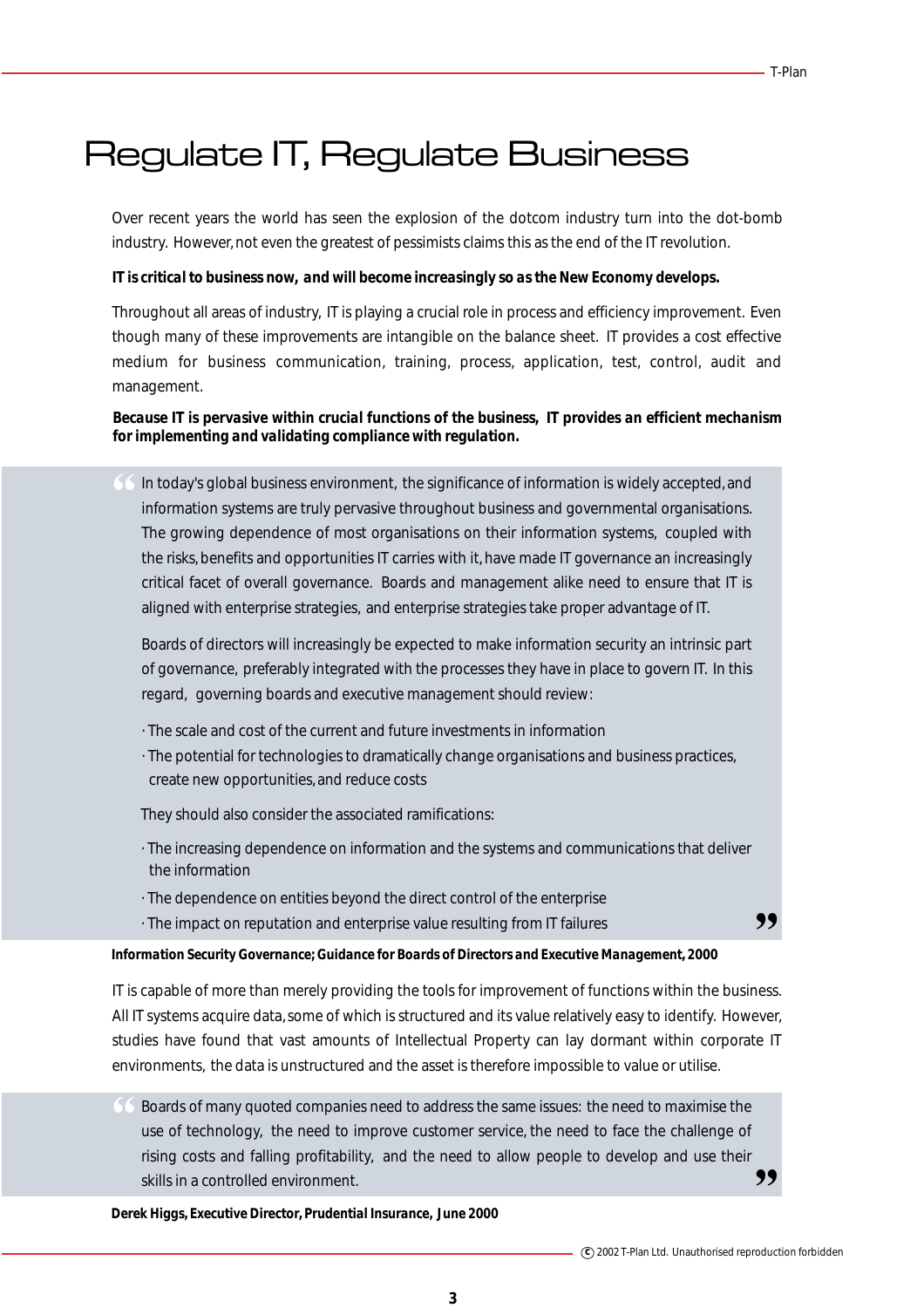# Regulate IT, Value Intangibles

Traditional published accounts focus on past and present performance, while intangibles, which generally have a significant impact on the future prospects of the business, are not accurately valued.

According to guidance from respected sources, such as the ICAEW, traditional "old economy" intangibles included R&D and Brand, which remain central in the New Economy. Brand valuation is usually based on the historic performance metrics of the Brand. R&D investment is usually written off as incurred, which, in most cases, does not reflect the potential return on investment of the R&D asset.

Sheffield University is in the process of a 10-year study of around 1,000 engineering companies on behalf of the Institute for Personnel Development. So far the study is showing that by far the biggest differentiator in terms of productivity and profitability is the firms' people practice.

#### *IT can provide the framework and infrastructure for the corporation to capture, control and value its most important asset, knowledge.*

In 2003 new company law within the UK is expected to force many quoted organisations to report on these intangible assets - and associated risks. An Operating and Financial Review will place the onus on each executive to report accurately on a range of matters affecting the business. In order for management to deliver this information, with accurate asset and risk assessment, management needs to measure, assess, manage and value the intangibles and the process of value creation. This requires:

- $\longrightarrow$ *Executive leadership and commitment*
- *Structured framework and process*
- *Efficient and flexible tools* foons
- *Management, Project team and User continuity*  $\epsilon$
- *Recognised metrics and auditability* **Loca**

When applied to the business, this approach provides executive management with hard facts about the risks and rewards associated with current intangible assets. The use of automated information management tools allow management to model and assess impacts of proposed change to intangible assets.

" Security breaches are an increasingly common occurrence. As early as 1996, the US General Accounting Office (GAO) reported that the US Department of Defense experienced as many as 250,000 attacks on 15,000 systems the previous year, of which 65 percent were successful, costing hundreds of millions of dollars. More sobering is that only 400 of these were detected and only 20 reported. In 1996 it was largely a vulnerability.

Five years later it is a definite threat. Many national governments have recognized the importance of security, establishing initiatives to reinforce such measures as segregating infrastructures according to their sensitivity, investing in better authentication methods and making users of the infrastructure accountable for their actions.

" Executive management has a responsibility to ensure that the organization provides all users with a secure information systems environment. Furthermore, organizations need to protect themselves against the risks inherent in the use of information systems while simultaneously recognising the benefits that can accrue from having secure information systems.

*Information Security Governance; Guidance for Boards of Directors and Executive Management, 2000*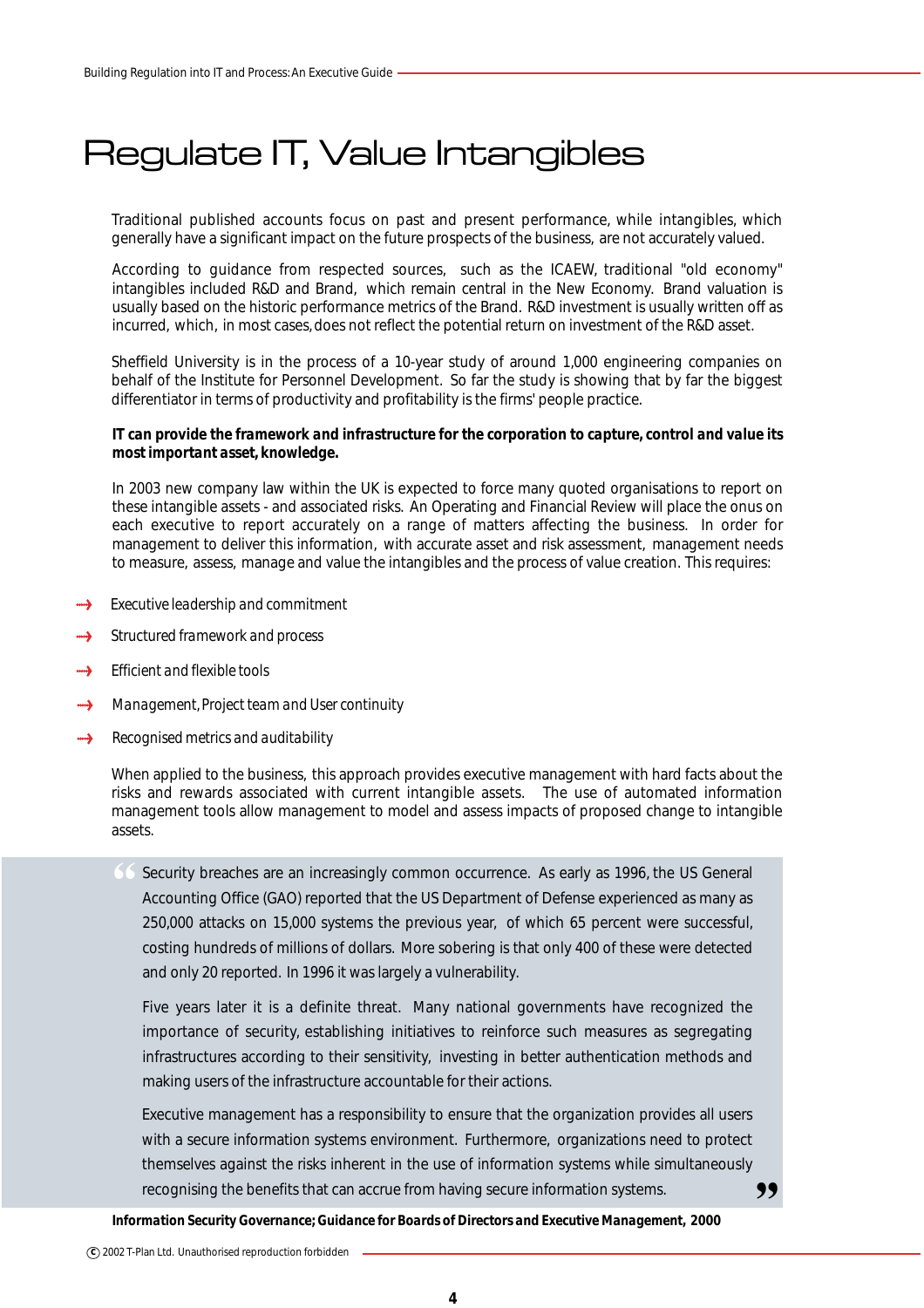# $\mathcal{L}$

The phrase used by the ICAEW to describe a significant contributor to intangible value is:

#### **"Reputational Capital"**

As its name suggests, reputational capital is a broad subject impacting on all stakeholders associated with a business, its community, personnel policies, business ethics and corporate responsibility - as well as shareholders.

According to Glen Peter, a Partner at PriceWaterhouseCoopers; "One issue for boards in exploring reputational capital is whether your reputation is actually aligned to reality. The idea is to build both the reality of the way a company operates and its



reputation." *Reputation and reality have to be aligned*

#### **Understanding 'Good Process'**

For the business executive, exposed to increased regulation and liabilities, the risks of not having a 'good process' are unacceptable. Government, universities, trade organisations, research groups, consultants and independent product companies all have views on what is 'good process'.

Unsurprisingly, there are a growing number of organisations ready to claim that they have the 'silverbullet' cure for all business process ills. However, most executives recognise from experience that there is no 'one-size-fits-all' solution.

Good process actually combines good processes within a framework tailored for the organisation. While many proven and standardised processes exist for various functions within the business, they all usually require customisation to fit the needs of the business they are serving. Most of the guidance from official organisations provides frameworks, but they are still only guides.

The problem for executives is the difficulty of collating this information in a usable form to make accurate assessments of the risks and asset values within the business. Management themselves require 'umbrella' solutions to consolidate data and provide a 'balance sheet' for the operational assets of the business.

A 'good processes' management solution is required that is able to consolidate data from all sources related to the operation and performance of the underlying business and its systems, including new or upgraded developments, to accurately assess and report on impacts to asset value, utilisation and risk exposure for the corporation.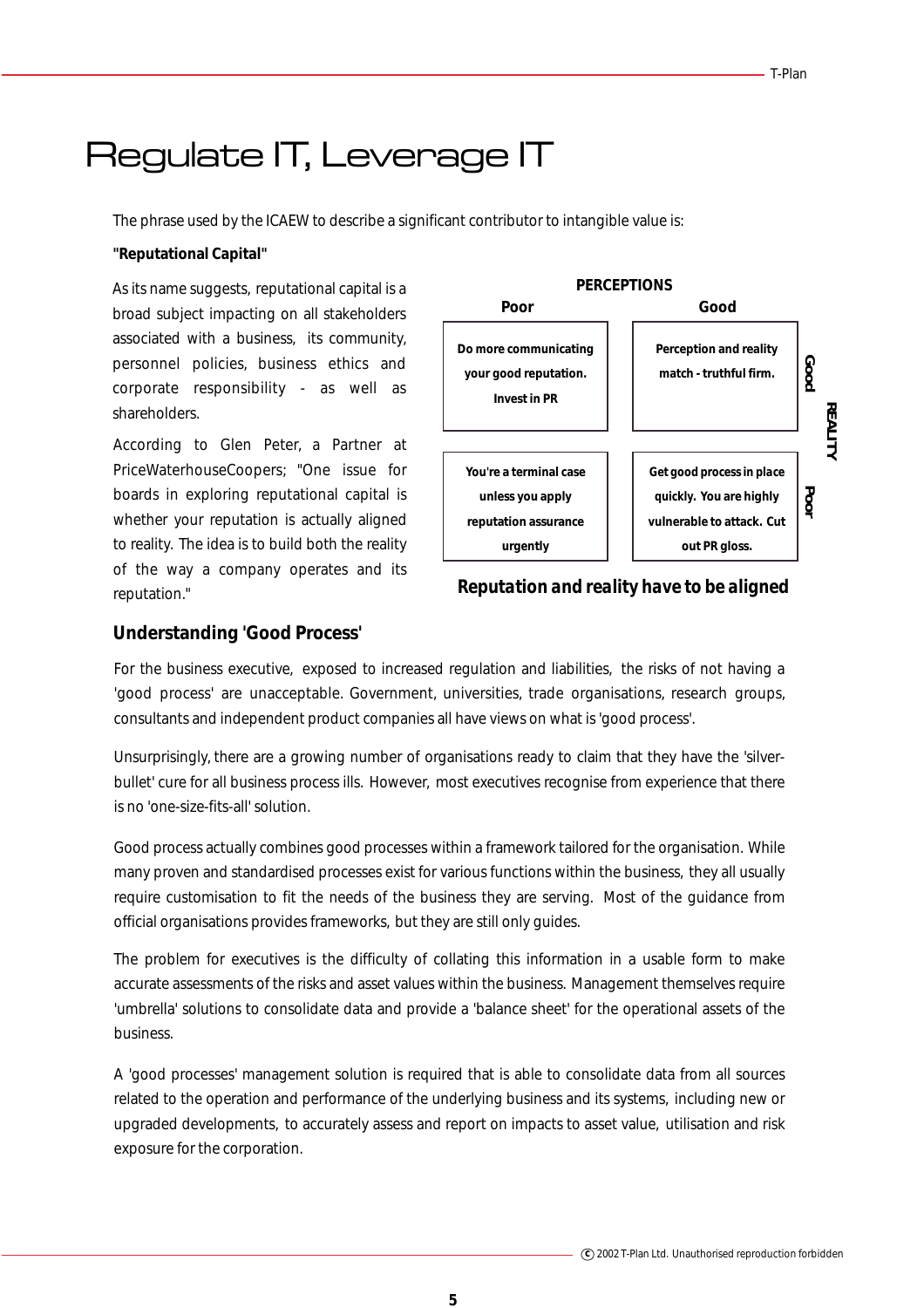### Good Process Management Accommodates Change

As can be seen throughout this report, the drivers of change are constant and come from several sources. An Intel report (see page 7, "Reducing the Business Risk of IT" - second in this Executive Guide series of whitepapers) in June 2001 showed that sales and marketing has become the dominant driver of business and IT change. New regulation and company law is already impacting the way businesses operate, and with the development of the new economy, intangibles within the operation will be measured and valued.

While tactically effective processes and tools can provide a wealth of detailed technical information and control of specific business or system functions, they provide only a narrow view of that aspect of the business.

A good process management solution must be capable of assessing the impact of change throughout the business hierarchy; business requirements, business systems and functions, R&D, and the shop floor. It must be capable of allowing change to be driven from any sources, to be assessed by management, and communicated throughout the organisational hierarchy.



*Copyright (C) 2002, T-Plan Ltd*

Many of the problems associated with implementing major business projects, specifically IT projects, are caused by relatively minor technical 'glitches'. These so called 'small-bore' problems are characterised as hard to find, but easy to fix. The cost and risk is in the finding.

Process management provides the infrastructure and control mechanism by which management can ensure corporate standards and policy are measured, maintained, and improved.

The vast majority of small-bore problems are avoidable, or can be found before they become high-risk, by effective process management.



*Copyright (C) 2002, T-Plan Ltd*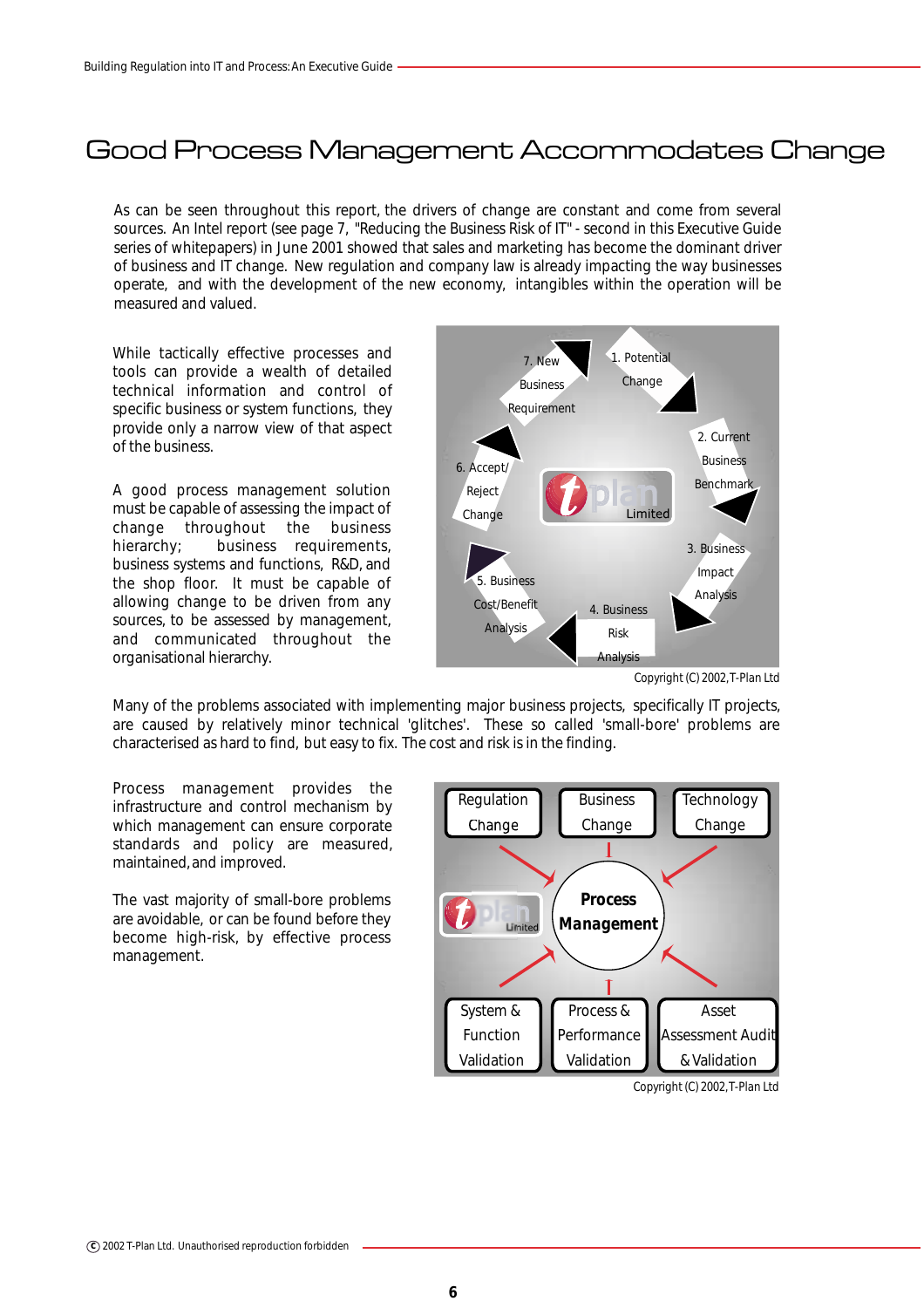### Good Process Management Accommodates Change

By applying structure and control to IT, the data it holds and the processes it supports, management can identify, value, leverage and communicate with stakeholders based on accurate assessment of valuable business assets.

- Identify and quantify business risks
- Accurately assess the impact of change on business assets
- → Capture and leverage business knowledge and IP
- Measure and audit IT and business process performance  $\longrightarrow$

" 99 For quoted companies, bridging the gap between balance sheet net assets and stock market value would be an extremely useful expansion of shareholder information. Simply identifying unrecorded intangible assets and indicating their value would be a major step in the right direction.

*John Coombe, Finance Director, GlaxoWellcome. June 2000*

#### Process Management Tools

Process management tools that focus on IT have largely grown out of the software quality assurance and software testing industries. Given their focus on processes for test, audit, validation and compliance, it is not surprising these industries are leading the way with process management tools.

There are few process management tools that do not lock the business into a range of 'sub-tools' and services that are integrated and supplied from a single organisation, or its approved 'agent'. It can be argued that a single source supplier has benefits. However, it can also be argued that the business will not always get the best 'sub-tools' or services for the job.

Ovum, the independent research group specialising in analysis of IT quality assurance tools and processes, stress the importance of linking business requirements and process to the QA and testing of IT systems. Yet many of the QA process management tools focus on IT and stop short of business requirements.

What is required is a process management tool that is flexible, accommodating other processes and tools, while being structured and consistent with best practice recommendations.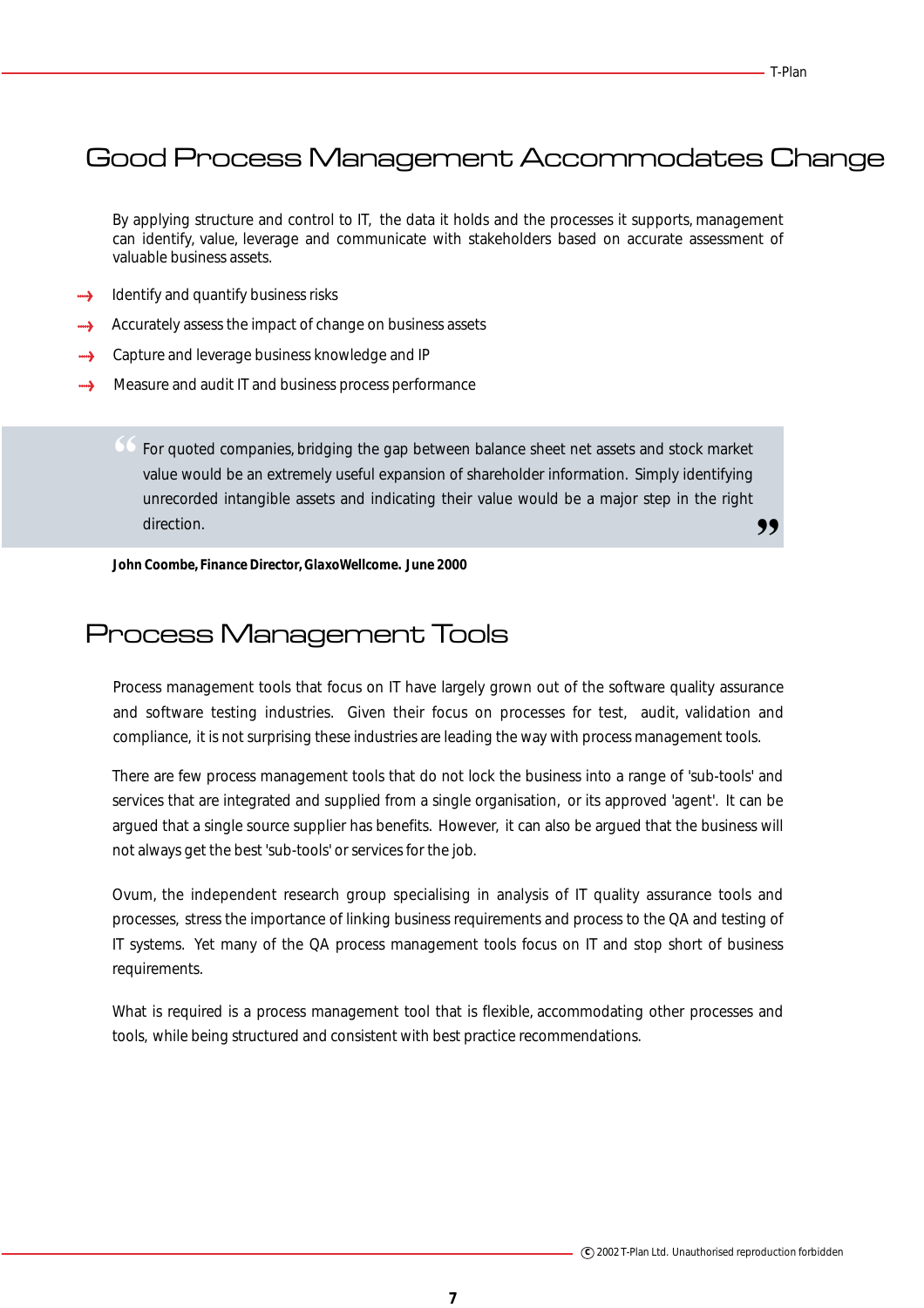# Case Study - ISMA

The International Securities Market Association (ISMA) is the self-regulatory organisation and trade association for the international securities market.

ISMA's initial usage of T-Plan Professional was prior to the launch of COREDEAL, the investment exchange for international debt-related securities. Stringent requirements were imposed upon ISMA in developing the system to ensure that it met the standards expected by its chosen regulator, the UK's Financial Services Authority (FSA).

During the critical product launch of COREDEAL it quickly became apparent that the usage of T-Plan Professional could be embraced across the range of products and services being developed by ISMA. As a result, the improved structure provided by T-Plan Professional now underpins ISMA's testing in respect of a wide series of products - a case of well-deserved repeat business.

Initially, ISMA was using just the Test Management tool - T-Plan Professional. ISMA now also uses the Incident Management tool to allocate priorities to fixes as they are logged. The quality management reports generated by the incident management tool can be quickly and routinely circulated to the business teams within the company, enabling them to take well-founded decisions as to which issues are most critical in terms of requiring a solution before the launch of a new product or upgrade.

The introduction of a testing methodology and process across the product range is proving itself by saving time and resources. It has certainly brought tangible and considerable operational efficiencies for the people responsible for testing at ISMA - their workload is now far more orderly. However, the benefits are wider. The structured framework offered by T-Plan has beneficial knockon effects for the business as a whole. All of the testing ISMA's QA team does is now routinely referenced back to the original business requirements of a given product. This means that not only can ISMA quantify and qualify its testing against the actual needs of the business, but that the business specifications produced by its product developers are by necessity more detailed and more accurately prescriptive. As a result, products can be brought to market more quickly.

The thorough testing process brought by T-Plan also brings considerable further reassurance to ISMA in terms of reputation risk. Putting a product live in the secure knowledge that it has been properly and fully tested considerably reduces concerns about undiscovered bugs being released into a production environment.

The key attractions of the T-Plan product suite were:

- $\rightarrow$  Capacity to support a structured testing methodology and process.
- $\rightarrow$  Ability to show visibility and traceability of tests against regulatory requirements.
- Ability to provide test coverage analysis of all levels of testing from requirements to test scripts to  $\rightarrow$ test execution.
- $\rightarrow$  Tool architecture provides a high degree of information reusability.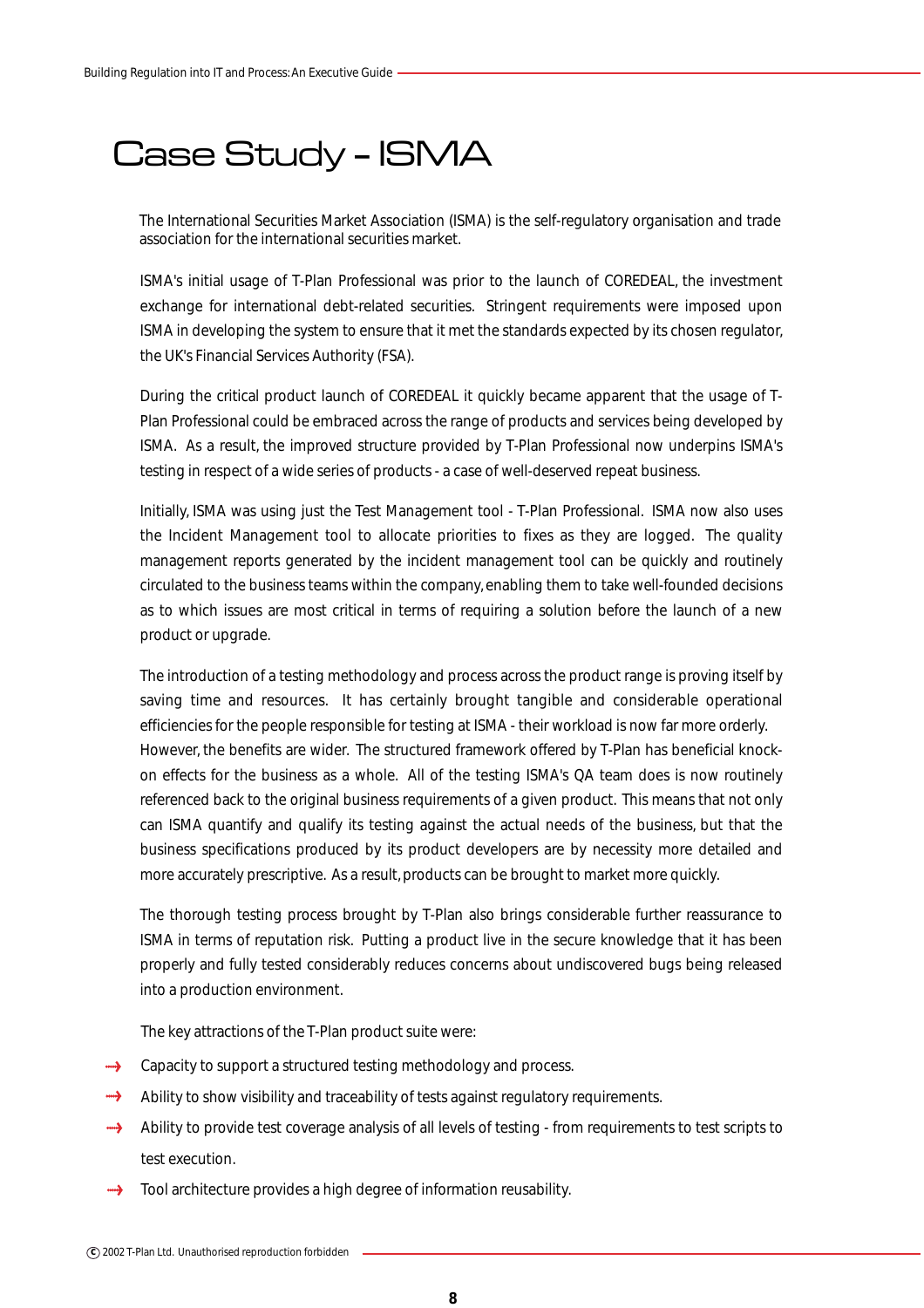# Case Study - ISMA

The FSA looked at the testing they were performing and prescribed 2 main requirements:

- 1. The FSA imposed on ISMA a strict requirement to tie its testing back to COREDEAL's business requirements in order to ensure transparency in gauging exactly how many of the requirements had been tested.
- 2. The regulator needed ISMA not only to be able to produce a list of errors / incidents that it had found, along with criticality etc., but also to be able to demonstrate how much test coverage had been achieved and to which aspect of the business requirements each incident related.

ISMA therefore needed to provide firm evidence to the FSA of the following:

- $\rightarrow$  The testing process for the COREDEAL system is under control.
- $\epsilon$ Test Plans provide adequate coverage of the functionality of the system.
- Traceability is demonstrable between source documentation (E.g. Functional Definition) and test  $\leftarrow$ documentation.
- Where functional documentation is not present or inadequate, that this is identified and adequate test coverage is provided.
- → Non-functional testing requirements (E.g. Volume and Stress Testing) have measurable requirements that can be proven.
- $\rightarrow$  During the test execution phase, statistical evidence of testing progress can be provided showing conformance to the defined testing strategy, including progress against the agreed entry and exit criteria for each stage of testing.

T-Plan were called in to put a process in place. This involved:

- $\rightarrow$  Delivering a Test Strategy and Test Plan.
- **Implementing T-Plan Professional (Test Management Tool).**
- **->** Production of a central requirements repository in T-Plan Professional for all documentation relevant to the testing life-cycle.
- **->** Populating the Test Management Tool (T-Plan Professional) with the tests that ISMA had already created and relating these back to requirements. The statistics feature in T-Plan Professional was then able to demonstrate test coverage.
- Assessment of Business Risk to areas of the system in order to measure impact of change and also to analyse testing coverage against critical areas of the system.
- Consolidation of all test results in a central repository in T-Plan Professional, with therefore the ability to link and measure passes and failures back to original requirements.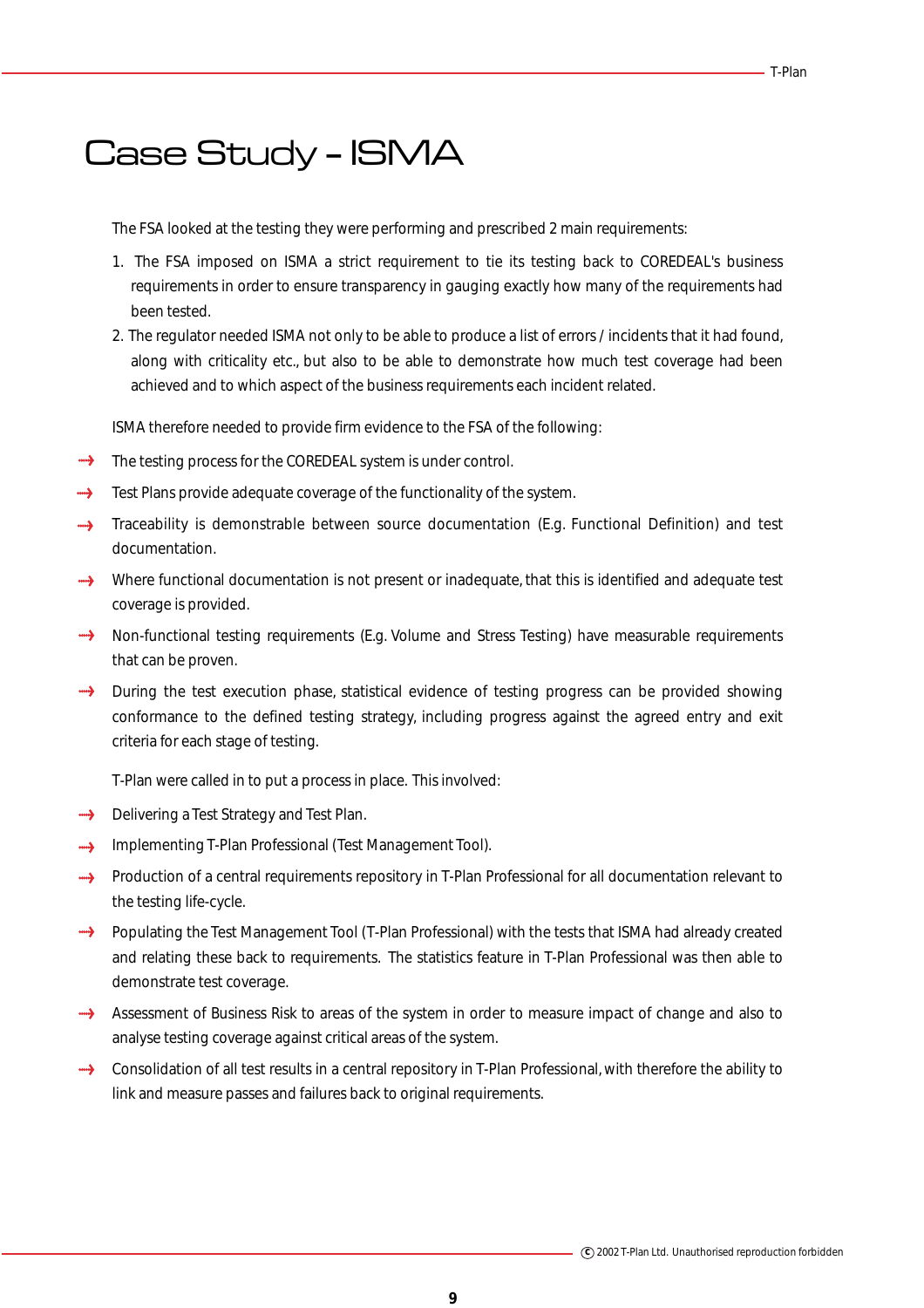# The T-Plan Process Management Solution

T-Plan was designed as a process management tool from the outset. It has continued to prove itself at high profile client sites such as the International Securities Market Association (ISMA).

 $\bullet\bullet$  The introduction of a testing methodology and process across the product range is proving  $\bullet\bullet$  itself by saving time and resources. itself by saving time and resources.

Over the years T-Plan tools have been adopted by many City institutions, the UK Government, utility companies, Telco's and other leading organisations in the UK and abroad who are committed to measuring, managing and assuring the high quality of core assets inherent in IT, know-how, and efficient business process.

" T-Plan is fully consistent with Ovum's Test Management philosophy.

,, If you need to introduce more order structure and visibility into your testing process, you will welcome the T-Plan method and tool.

#### *Ovum Evaluates: Software Testing Tools, 2000*

As can be seen from the extracts and statements from respected sources quoted in this set of three papers (see page 16 for content summary of set), corporate governance and IT governance are one and the same. Information management is crucial to the survival and success of the organisation, knowledge is an asset.

In 2003 the law will begin to force companies to report on organisational risks and intangible assets. Effective processes, and the management tools to leverage the information they provide, are urgently required to ensure management have, and can prove the credibility of, the information they will be responsible for accurately reporting.



Most sources estimate IT risk as between 50% to 70% of the risks faced by businesses as we move deeper into the new economy - the IT revolution. If this is the case, T-Plan tools are well positioned to help organisations remove a significant element of business risk while; complying with new regulations, implementing best practice, improving productivity and reducing costs.

#### *It's hardly surprising that Ovum and many of the world's leading businesses rate T-Plan as the pre-eminent QA/test process management tool.*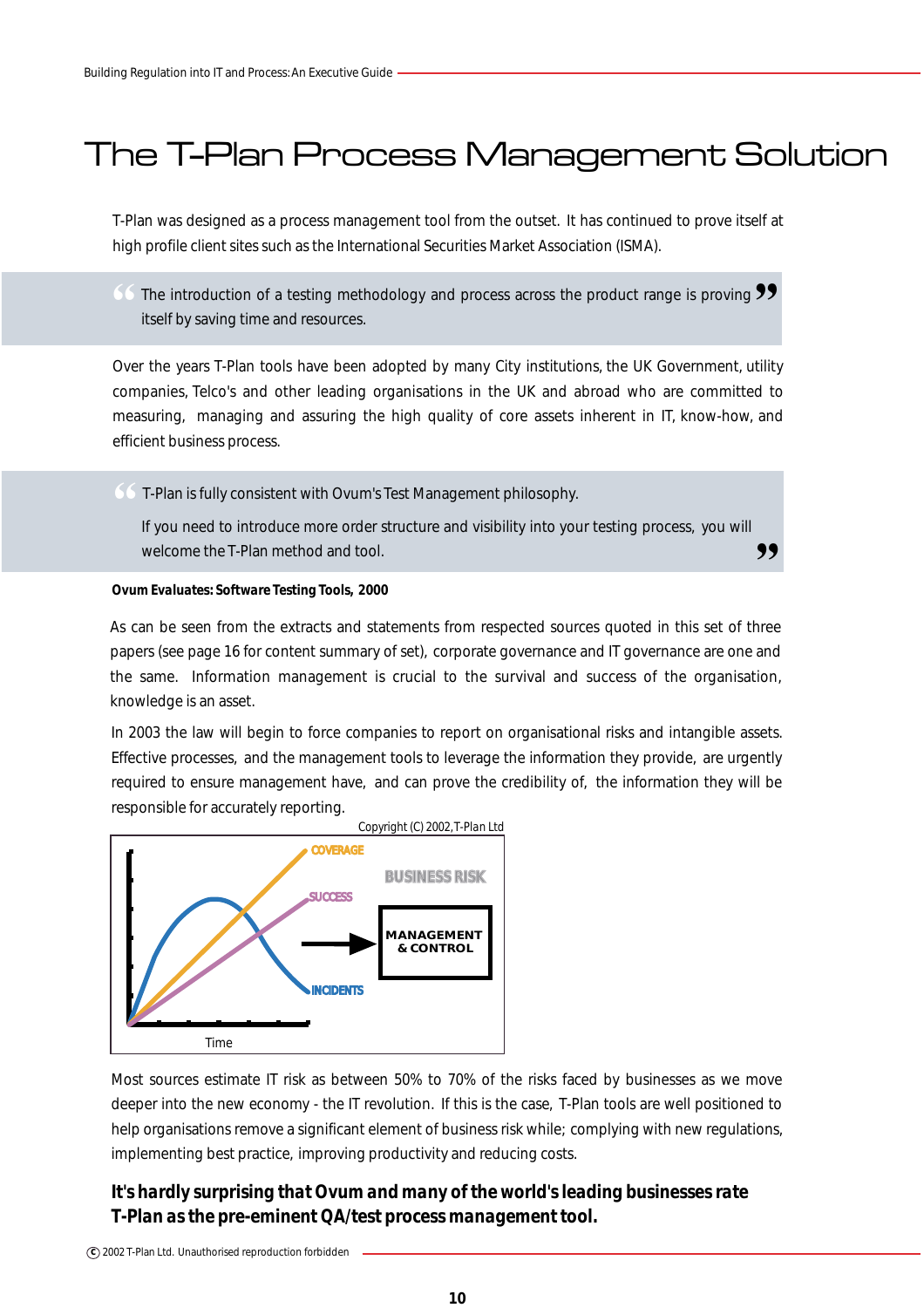## **Conclusions**

Software Quality Management (SQM) is a relatively new term to most executive management, many may not even be aware of the scale of the problem.

The examples of IT disaster selected for this report were drawn from over 50 major incidents reported on various SQM web sites during the months of September and October 2001. These disasters consistently demonstrate:

#### Lack of access to effective quality assurance processes and tools, and the *management information they provide at user, management and board level, is a high-cost and high-risk business strategy.*

After 11th September 2001, John Gilligan, the US Air Force's deputy CIO, with the security threats posed by weak and poor quality IT, was driven to publicly state:

" It is clear that the quality of software design and testing in the past does not measure up to " the needs of the present or the future," Gilligan said. "I challenge the leaders in the software industry, especially in the wake of the physical attacks on this nation, to establish new standards of software quality, as well as effective methods to reduce the impact of current vulnerabilities.

This report concludes that, with senior management commitment to measurable quality, a structured approach to quality assurance can make a significant difference to development, implementation, integration, upgrade and maintenance of small and large scale IT business assets; improving the overall performance of the business, its systems and processes, while reducing the costs of achieving higher performance.

In order to achieve these significant business benefits and rise to Mr. Gilligan's challenge; business, political and other leaders need to make a commitment to best practice.

- Investing in proven processes and efficient tools
- Understanding the costs and risks associated with change and IT  $\epsilon$
- **Conco** Building on best practice by fostering a culture of continual process improvement
- → Leveraging the business QA/test data assets to provide repeated and consistent business value across back and front office business systems and processes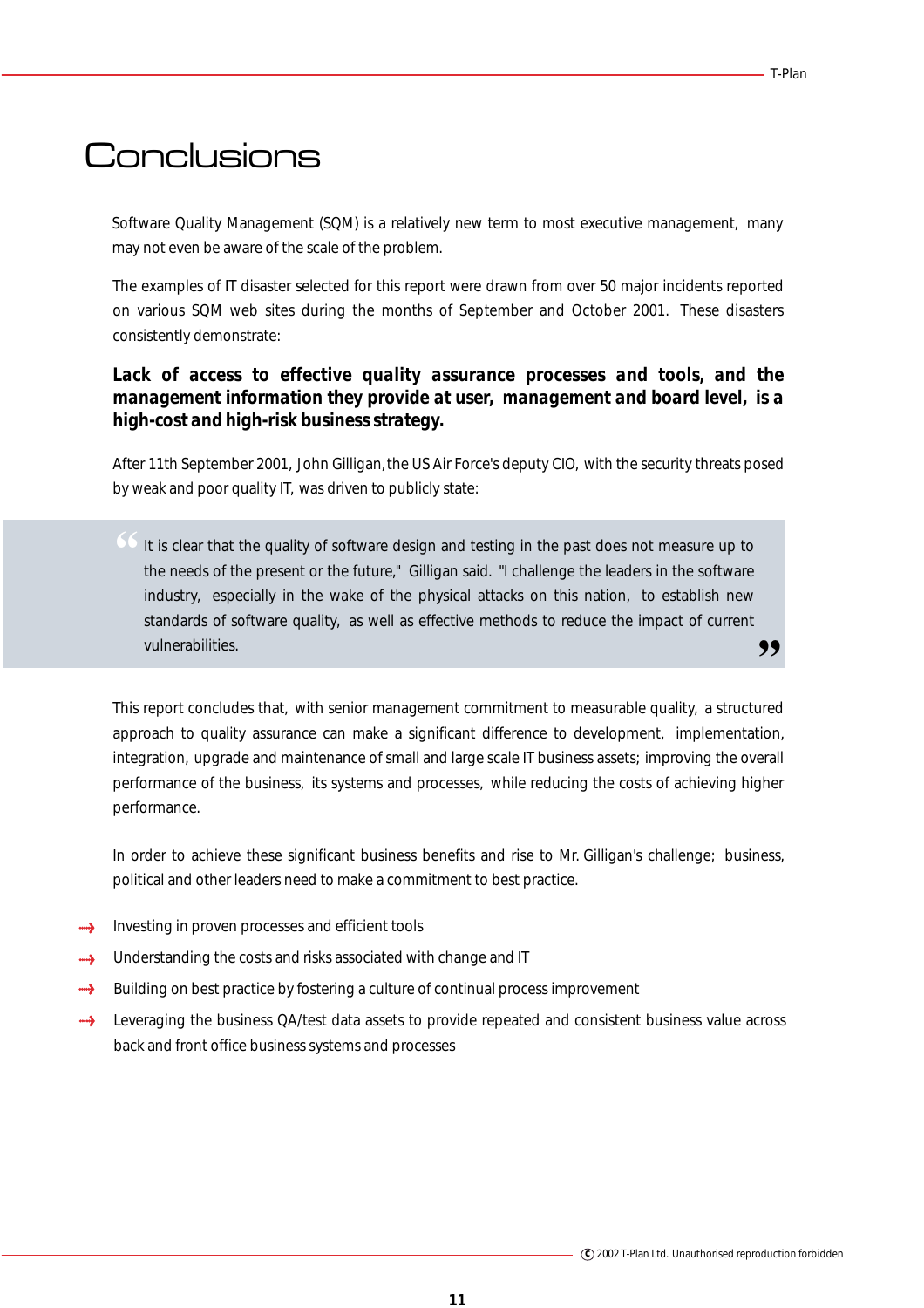# T-Plan QA Management Solutions

T-Plan has gained its expert knowledge of software quality assurance and test management since 1984. The T-Plan tools, incorporating the 'V' Model management process, are delivering results in over 100 blue chip clients worldwide. We are able to provide a comprehensive range of testing related services to support clients in test management and test execution.

The services comprise:

- Creation of Test Strategies and Test Plans
- Implementation of formal test processes and methodologies
- Implementation of test automation  $f_{\text{meas}}$
- QA Management Tools installation  $rac{1}{2}$
- QA Management Tools implementation within a project/s **Succes**
- Review of current practices **Access**
- QA Management Tools customisation funn
- QA Management Tools upgrades .....
- QA Management Tools conversions

99 If you need to introduce more order, structure and visibility into your testing process, you will welcome the T-Plan method and tool.

"

*Ovum Evaluates, Software Testing Tools, 2000*

#### **T-Plan QA Management Tools**

The QA Management Tools comprise:

IMS T-Plan The Leading Defect Tracking Solution T-Plan<br>**Web IMS** The Leading Web Incident Manager Professional A Corporate Standard for Testing Administrator **Centralized** Administration for your Enterprise T-Plan T-Plan Professional allows you to manage every aspect of the testing process, providing a consistent and structured approach to testing at the project and corporate level. T-Plan Administrator provides a centralised point from which to administer an entire T-Plan Professional enterprise/workflow. Errors or queries found before or during the Test Execution can be logged and tracked throughout the Testing Lifecycle in T-Plan Incident Manager. Errors or queries found throughout the whole lifecycle of the project can be logged and tracked remotely using the Web version of the T-Plan Incident Manager QA tool.

T-Plan QA Management Tools may be obtained direct from T-Plan, or via a network of T-Plan authorised

professional quality assurance partners operating in most regions throughout the world.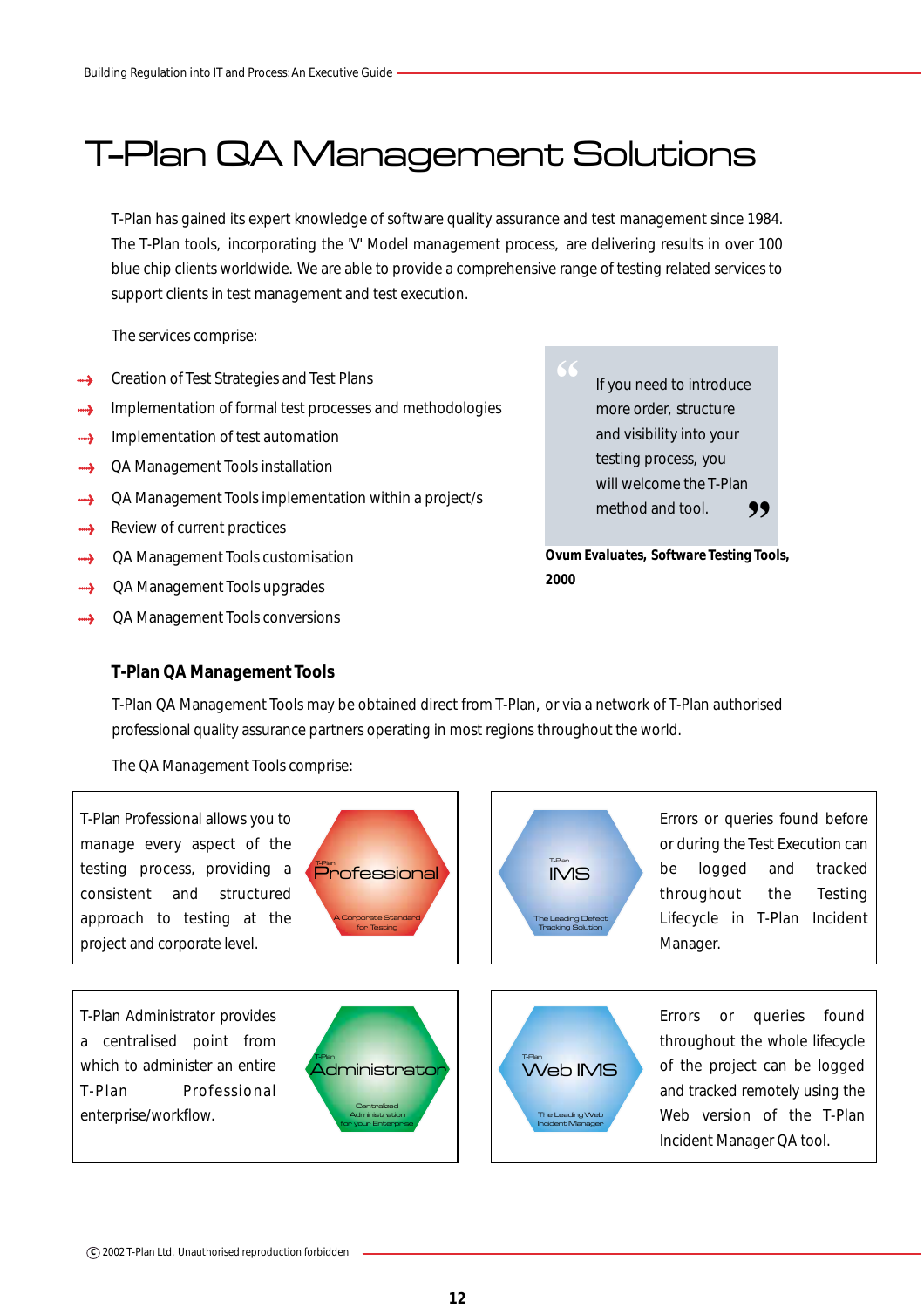# IT Quality Assurance

The T-Plan suite of quality management tools has been designed to address the business and IT risk and quality assurance issues identified in this report.

It enables senior management to accurately identify, assess, manage and control the business, operational and IT risks; from design through to implementation and ongoing use or maintenance of the business systems.

 $\begin{array}{r} \textcircled{f} \text{I-Plan is one of a few testing tools that start at the beginning of the development lifecycle.} \end{array}$ 

*Ovum Evaluates: Software Testing Tools, 2000*

#### **T-Plan Benefits**

- Captures the knowledge base of the business, establishing a risk benchmark from
- Facilitates best practice process, compliance, and validation throughout the enterprise fuces
- Empowers executives with measurability, auditability, and accountability fuun
- $\rightarrow$ Improves user confidence, trust and efficiency

#### **Insurance**

Using T-Plan reduces costs and risks associated with Digital Risk insurance. It enables businesses to prove and validate their digital risk exposure, and it enables underwriters to accurately assess, monitor and audit digital risks.

T-Plan helps organisations and executives reduce exposure to:

- 3rd party liability  $\epsilon$
- 1st party losses fuces
- Crime  $\epsilon$
- Product or service failure from
- Business interruption $\epsilon$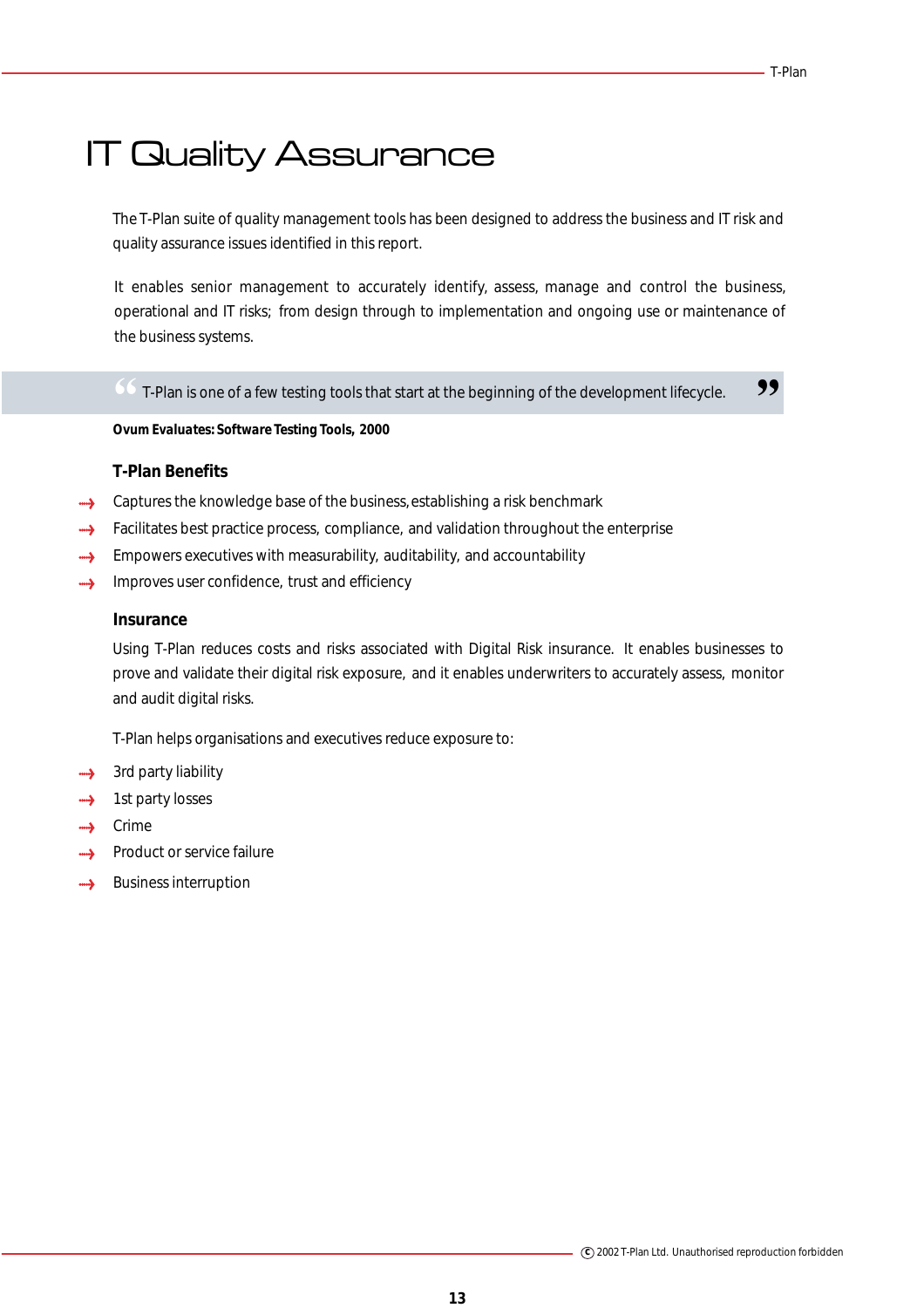### Executive Features & Benefits Summary of T-Plan

The T-Plan product features and associated benefits are presented segmented into three groups:

- *IT and Operations Management*  $\longleftrightarrow$
- *Project and Personnel Management* ......
- *Business and Financial Management*  $\longrightarrow$

#### **IT and Operations Management**

| Feature               | <b>Benefit</b>                               |
|-----------------------|----------------------------------------------|
| <b>Insurable Risk</b> | Reduced exposure to business recovery risk.  |
|                       | Reduced exposure to underwriting risk.       |
|                       | Reduced Premiums.                            |
|                       | Reduced Data Protection risk exposure.       |
|                       | Reduced 3rd party risks.                     |
| <b>Assurable Risk</b> | Reduced exposure to business risk.           |
|                       | Improved stakeholder reputation.             |
|                       | Quantifiable and accountable IT and business |
|                       | development.                                 |
|                       | Reduced liabilities.                         |
|                       | Defined and measurable IT/IP data assets and |
|                       | associated risks.                            |

#### **Project and Personnel Management**

| Feature                        | <b>Benefit</b>                                                                                                                               |
|--------------------------------|----------------------------------------------------------------------------------------------------------------------------------------------|
| <b>Clarity and Visibility</b>  | Improved communications throughout project<br>and system life cycles.<br>Reduced ambiguity and error.<br>Improved user trust and confidence. |
|                                | Quantifiable performance and accountability.                                                                                                 |
| <b>Structure and Framework</b> | Proven method incorporating best practice.<br>Knowledge capture and continuous process<br>improvement.                                       |
|                                | Reduced user training and error.<br>Enables "What if" project change and business<br>risk analysis.                                          |
|                                | Reduced user training and error.                                                                                                             |
|                                | Validates regulatory and business<br>rule<br>compliance.                                                                                     |

**c** 2002 T-Plan Ltd. Unauthorised reproduction forbidden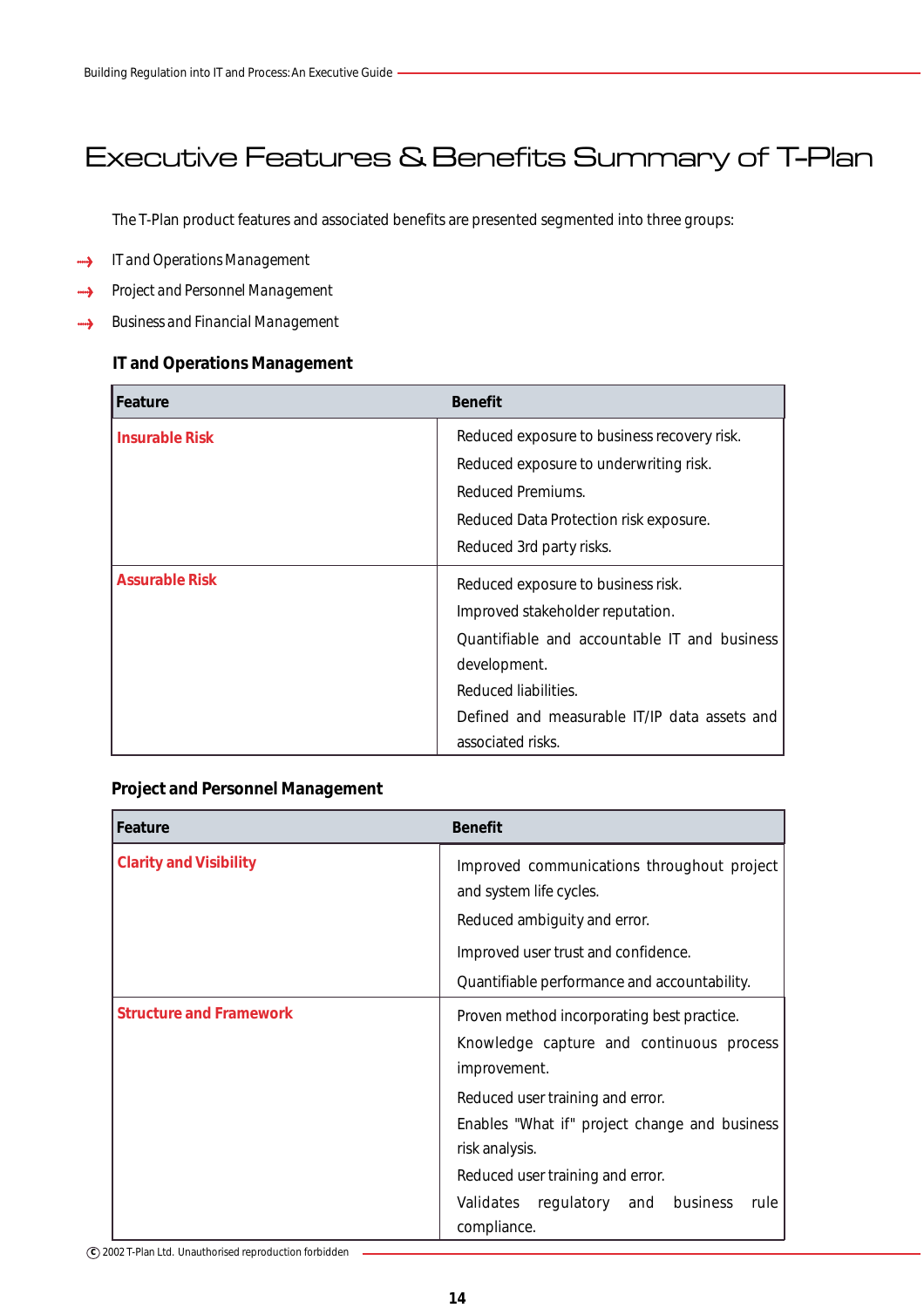## Executive Features & Benefits Summary of T-Plan

| Feature                                                                                                          | <b>Benefit</b>                                                                                                                                                                                                                                                                                                                                            |
|------------------------------------------------------------------------------------------------------------------|-----------------------------------------------------------------------------------------------------------------------------------------------------------------------------------------------------------------------------------------------------------------------------------------------------------------------------------------------------------|
| <b>Incorporates the 'V' Model</b>                                                                                | Robust and proven process.<br>Enables business managers, and other project<br>personnel, to track impacts of technical changes<br>against business requirements.<br>Provides structure, control and auditability to<br>quality assurance.                                                                                                                 |
| <b>Field Proven since 1990</b>                                                                                   | Robust tool and utility set.<br>Proven platform, environment, and application<br>independence.<br>Intuitive and easy to use interface for all levels of<br>user.                                                                                                                                                                                          |
| <b>Most Highly Rated Tool Globally</b><br>Rated by Ovum Ltd, an independent<br>specialist evaluation consultancy | Widely accepted and used by professional QA<br>and test personnel.<br>Supported in three time zones.<br>Broad range of interfaces to industry leading IT<br>tools; from requirements management test<br>execution to maintenance, supporting the entire<br>life cycle of the asset.                                                                       |
| <b>Independent Management Tool</b>                                                                               | T-Plan Ltd ownership is not associated with test<br>execution tools, or other QA tools.<br>It incorporates direct links to leading third party<br>tools and incorporates open interfaces for other<br>tools to be linked easily.<br>The T-Plan products are complimented by an<br>independent professional user group, chaired by<br>the Bank of England. |

#### **IT and Operations Management**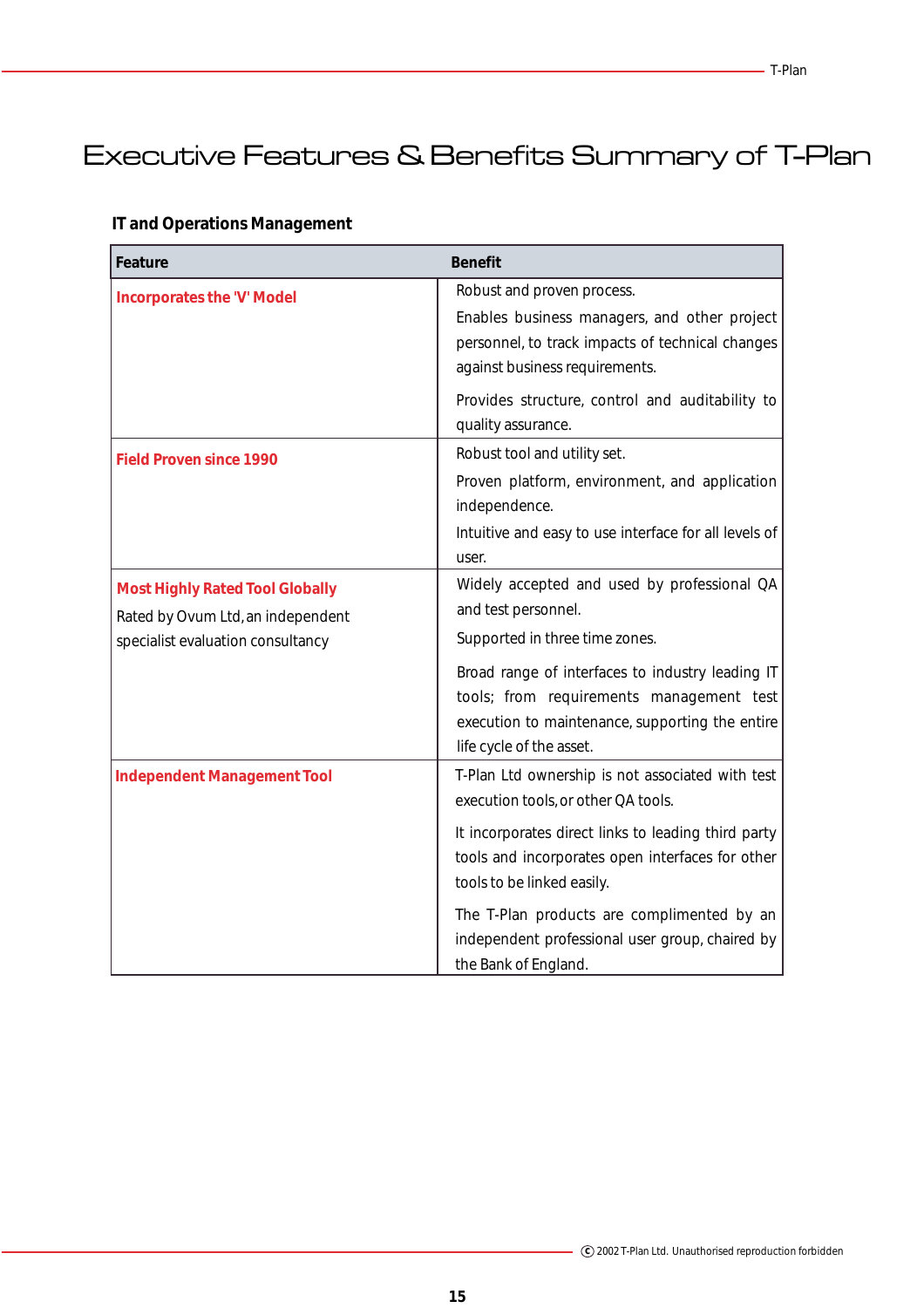# The 'V' Model

Test Process Management (TPM) is concerned with controlling all the testing activities and the automated support tools used in a project, within a dedicated management environment. TPM is based upon a professionally recognised industry standard - 'The V-Model', which supports each stage of the system development life cycle.



*V Model Schematic, Copyright (C) 2002, T-Plan Ltd*

As can be seen from the diagram, the 'V' model is constructed with each component being interdependent with the next. This structure enables changes to be cross-referenced throughout the system, allowing impacts of change to be assessed before the change is implemented.

The objective is to ensure every element in the system is validated at the earliest possible stage, to the quality criteria set out by the business managers, providing a comprehensive and measurable audit trail of the systems actual capabilities.

The benefits of this level of control and management over quality assurance are compounded when changes are introduced. With a manual system, checking the impact of even minor changes is complex, time consuming, and prone to human error. With T-Plan this is a simple 'what if' function of reporting impacts of the proposed changes at both technical and business levels, allowing the risk of potential error / fault correction to be identified, together with potential for 'knock-on' or efficiency costs to the business.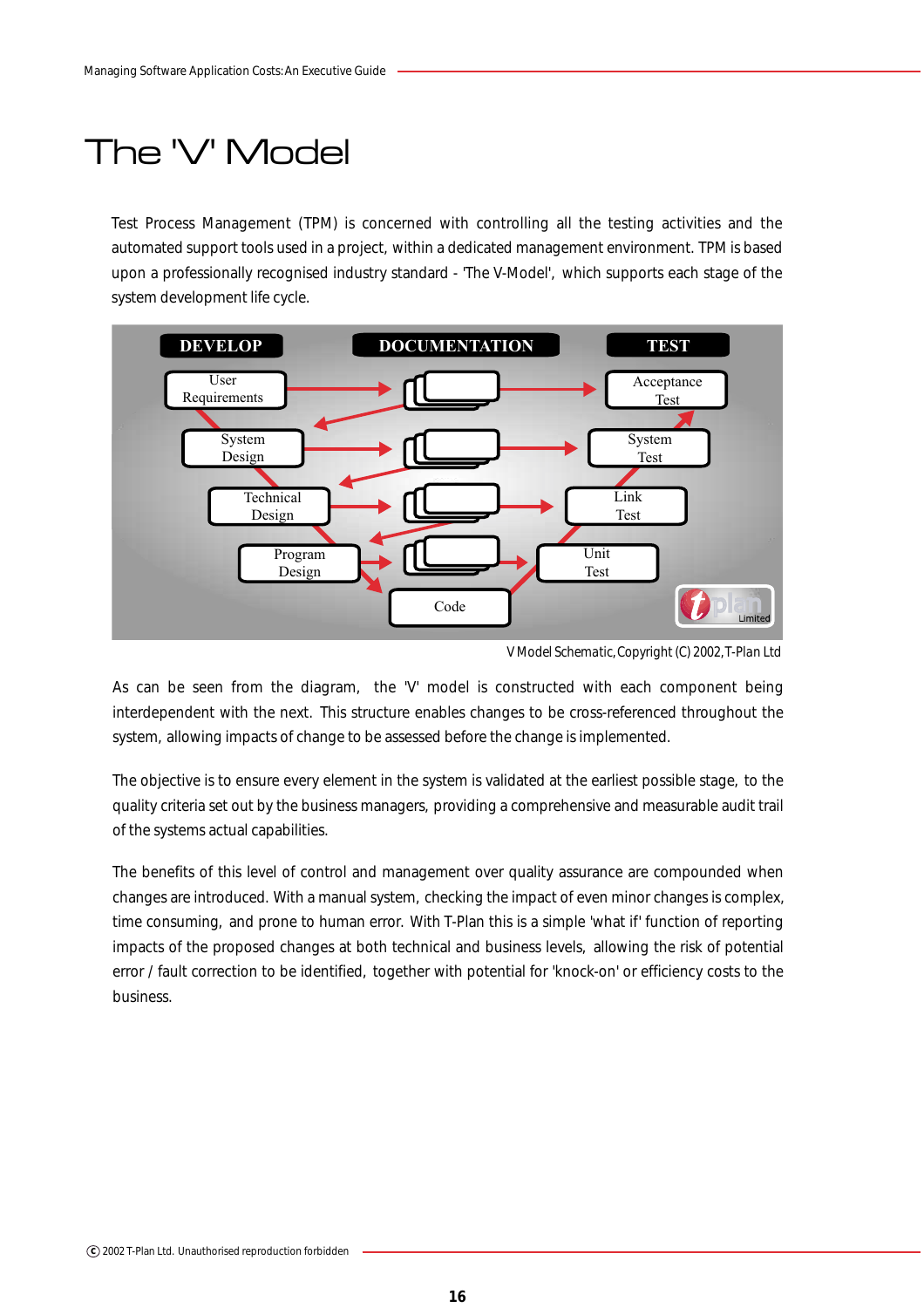#### T-Plan

### **Credits**

#### *Concept and Design:*

Charlie Wheeler Charlie@t-plan.co.uk

#### *Research and Compilation:*

Marc Allenet

MAllenet@t-plan.co.uk

### *Contributing Editor:*

Sam Claydon

Sam@t-plan.co.uk

#### *Additional papers available in this "Executive Guide To" series:*

- An Executive Guide To: Managing IT Costs
- An Executive Guide To: Reducing the Business Risk of IT

*For further information please contact:* **sales@t-plan.co.uk**